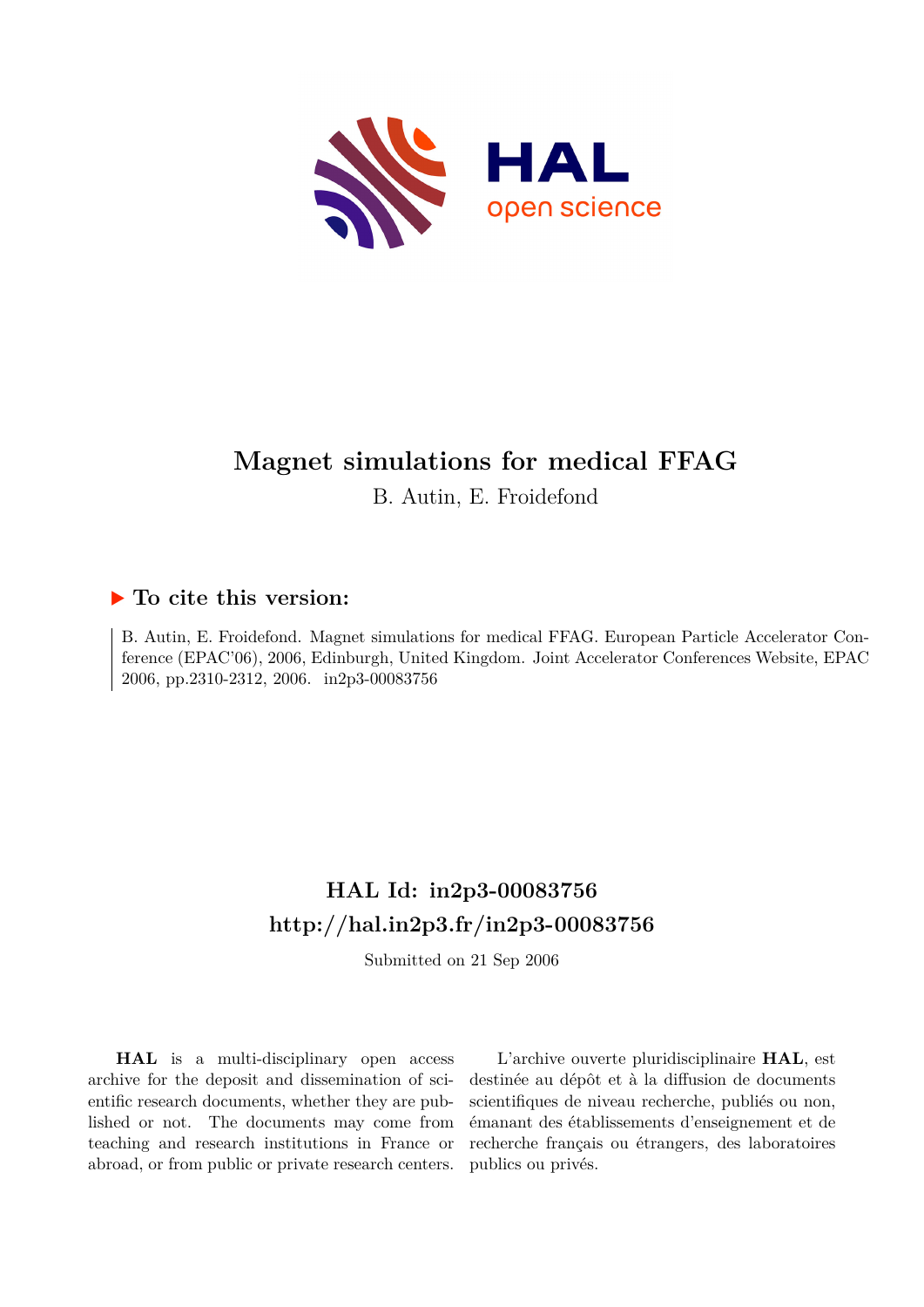## **MAGNET SIMULATIONS FOR MEDICAL FFAG \***

## B. Autin, CERN, Geneva, Switzerland E. Froidefond<sup>#</sup>, LPSC/IN2P3/CNRS, Grenoble, France

#### *Abstract*

In the frame of the RACCAM project (this conference) mathematical tools have been developed for magnetic field symbolic calculations. One of the main methods to generate the non linear magnetic field  $B_0(r/r_0)^k$  needed for FFAG accelerators, consists in a distribution of conductors on a flat pole. This can make the machine more compact. The main field is produced by a main coil, then conductors introduce the non linearity. This is a simple application of the Biot and Savart law that can apply to a large variety of practical cases. This calculation tools has been set up as a *Mathematica* function.

#### **INTRODUCTION**

The RACCAM project aims to study fixed field alternating gradient accelerators for medical applications. It is now focused on the design of a spiral FFAG. This kind of circular accelerator allows to obtain high energy beams and high repetition rates with a relatively compact machine that gets rid of the pulsed magnetic field in the dipoles of the machine ring. To compensate the energy variation the field gradient must increase following the radial variation  $B_0(r/r_0)^k$ , where  $B_0$  is the maximum field and r the machine ring radius.



Figure 1: Vertical component of magnetic field along the machine ring radius.

There are two main methods to produce this non linear field. The most evident one is to use pole shaped yoke. But it has the disadvantage to give a non adjustable variation of the field, determined by the exponent factor k

The Japenese example showed that the best way to produce the non linear field  $B_0(r/r_0)^k$  compatible with compactness of the machine, is to distribute conductors on a flat pole.

A first numerical simulation with *Poisson-Superfish* with empirically determined current intensity law  $I_0(r/r_0)^k$ gave us the scale of intensities to expect, from roughly a hundred amperes to 2000 A. This way to calculate is not satisfying because the current law has to be derived

\*Work supported by CNRS/IN2P3

# froidefond@lpsc.in2p3.fr

directly from the magnetic field law delivered by beam dynamics.



# $[1]$ .

### **PAIR OF SYMMETRICAL CONDUCTORS**

To evaluate the magnetic field construction, the symbolic calculation appears to be an efficient tool of evaluation of the contribution of pairs of conductors to the total magnetic field.

#### *One Pair of Conductors*

•

•

From Biot and Savart law, a single conductor traversed by the current intensity I at location  $(\xi, \eta)$  generates a magnetic field in the median plane  $(x,0)$  with the following 2d components:

• 
$$
B_x(x, \xi, \eta) = \frac{\mu_0 I}{4 \pi} \frac{\eta}{(-x + \xi)^2 + \eta^2}
$$
  
\n•  $B_y(x, \xi, \eta) = \frac{\mu_0 I}{4 \pi} \frac{-x + \xi}{(-x + \xi)^2 + \eta^2}$ 

A *Mathematica* function was written which evaluates the symbolic expression of the magnetic field components by a distribution of conductors. Now considering a pair of conductors located at (-a,g) and (a,g) with current intensity  $4\pi/\mu_0$ , the 2d components expressions are then:

$$
B_x(x, g, n) = \frac{g}{(-x - ng)^2 + g^2} + \frac{g}{(-x + ng)^2 + g^2} B_x(x, g, n) = \frac{-x - ng}{(-x - ng)^2 + g^2} + \frac{-x + ng}{(-x + ng)^2 + g^2}
$$

where g is the gap height and ng=a the radial position, so that the conductor position is only determined with the gap height. The derivative of the vertical component then comes easily :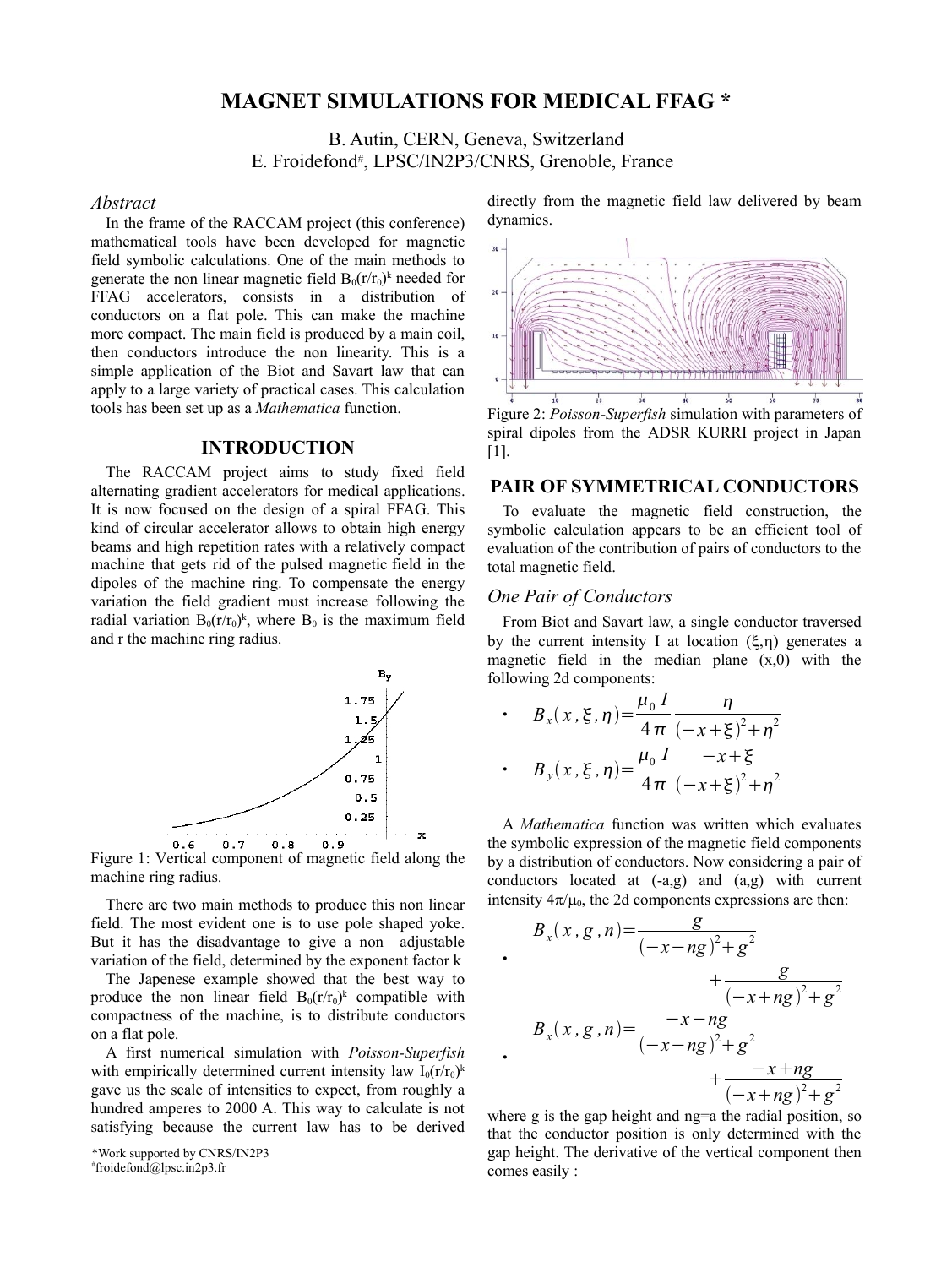$$
\frac{dB_y}{dx}(x, g, n) = \frac{1}{(-x - ng)^2 + g^2} - \frac{1}{(-x + ng)^2 + g^2} + \frac{2(-x - ng)^2}{((-x - ng)^2 + g^2)^2} + \frac{2(-x + ng)^2}{((-x + ng)^2 + g^2)^2}
$$

From this derives the following conditions for the magnetic fields sum:

- n<1: only two maximum because conductors are too close to distinguish each contribution. The maximum field tends to twice the maximum field of a single conductor.
- n=1: two extremum and an inflexion point at  $(0,0)$ because the distance between conductor is equal to gap height.
- n>1: four extremum because as conductors get far from each other the single conductor contribution appears.



Figure 3: Pairs contributions to vertical component of the magnetic field with  $n < 1$  for light blue and red curves,  $n=1$ for the green curve, and  $n>1$  for the dark blue ( $n=2$ ) and orange curves.

It can be noticed that all curves cross the  $(0,0)$  point. That implies a zero field gradient zone can be found immediately, just looking at the curves.

#### *N Pairs of Conductors*

Suppose a series of conductors with current intensity  $4\pi$  $/\mu_0$  and coordinates (a, $\pm$ g), the field components then reads:

$$
B_x(x, g, n) = \sum_{i=1}^{N} \frac{g}{(-x - i \times ng)^2 + g^2} + \frac{g}{(-x + i \times ng)^2 + g^2}
$$
  

$$
B_x(x, g, n) = \sum_{n=1}^{N} \frac{-x - i \times ng}{(-x - i \times ng)^2 + g^2} + \frac{-x + i \times ng}{(-x + i \times ng)^2 + g^2}
$$

For a given x,  $B_x$  tends to  $1/ng$  and  $B_y$  tends to  $-x/ng$ with increasing n. Assume given constant gap length, the vertical component is then linearized with increasing distance between conductors, whereas the maximum field diminishes (see figure 4).



Figure 4: Sum of the fields produced by N pairs of conductors, with an interval of g (red), 1.3g (green) and 2g (dark blue). N decreases with increasing n.

### *From the Field Law to the Current Law*

Now we know how to build the field with pairs of conductors, the current law should determined with respect to the field law calculated. Assume there are N conductors and P observation points. Then the Biot and Savart law turns to a simple matrix equation. For example, the vertical component is determined with A×  $I+B_v=0$ , where:

$$
B_{y} = \begin{pmatrix} B_{yI} \\ B_{y2} \\ \vdots \\ B_{yP} \end{pmatrix} , I = \begin{pmatrix} I_{1} \\ I_{2} \\ \vdots \\ I_{N} \end{pmatrix}
$$

 $\overline{\mathbf{A}}$ 

and

$$
A = \begin{pmatrix} \frac{x_1 - \xi_1}{(x_1 - \xi_1)^2 + (y_1 - \eta_1)^2} & \dots & \frac{x_1 - \xi_N}{(x_1 - \xi_N)^2 + (y_1 - \eta_N)^2} \\ \vdots & \ddots & \vdots \\ \frac{x_p - \xi_1}{(x_p - \xi_1)^2 + (y_p - \eta_1)^2} & \dots & \frac{x_p - \xi_N}{(x_p - \xi_N)^2 + (y_p - \eta_N)^2} \end{pmatrix}
$$

where  $(\xi, \eta)$  refer to conductor coordinates,  $(x,y)$  to observation point coordinates.

As N is forcedly equal to P (usually  $P>N$ ), the system may not be well conditioned. To reduce the dimensions of the system to the right number of equations, each member of the matrix equation is multiplied by the transpose of A. The system now reads as follow :  $A^{T}A \times I = A^{T}B_{y}$ .

Assuming the field law  $B_y = 1.56 \text{ x}^{4.89} - 0.533$ , depending on the number of conductors, oscillations appear that could be a disaster for beam dynamics (see fig. 5).



Figure 5: Comparison between theoretical field and calculated field for 20 conductors on a pole. Oscillations disappear with 80 conductors, except on extremities.